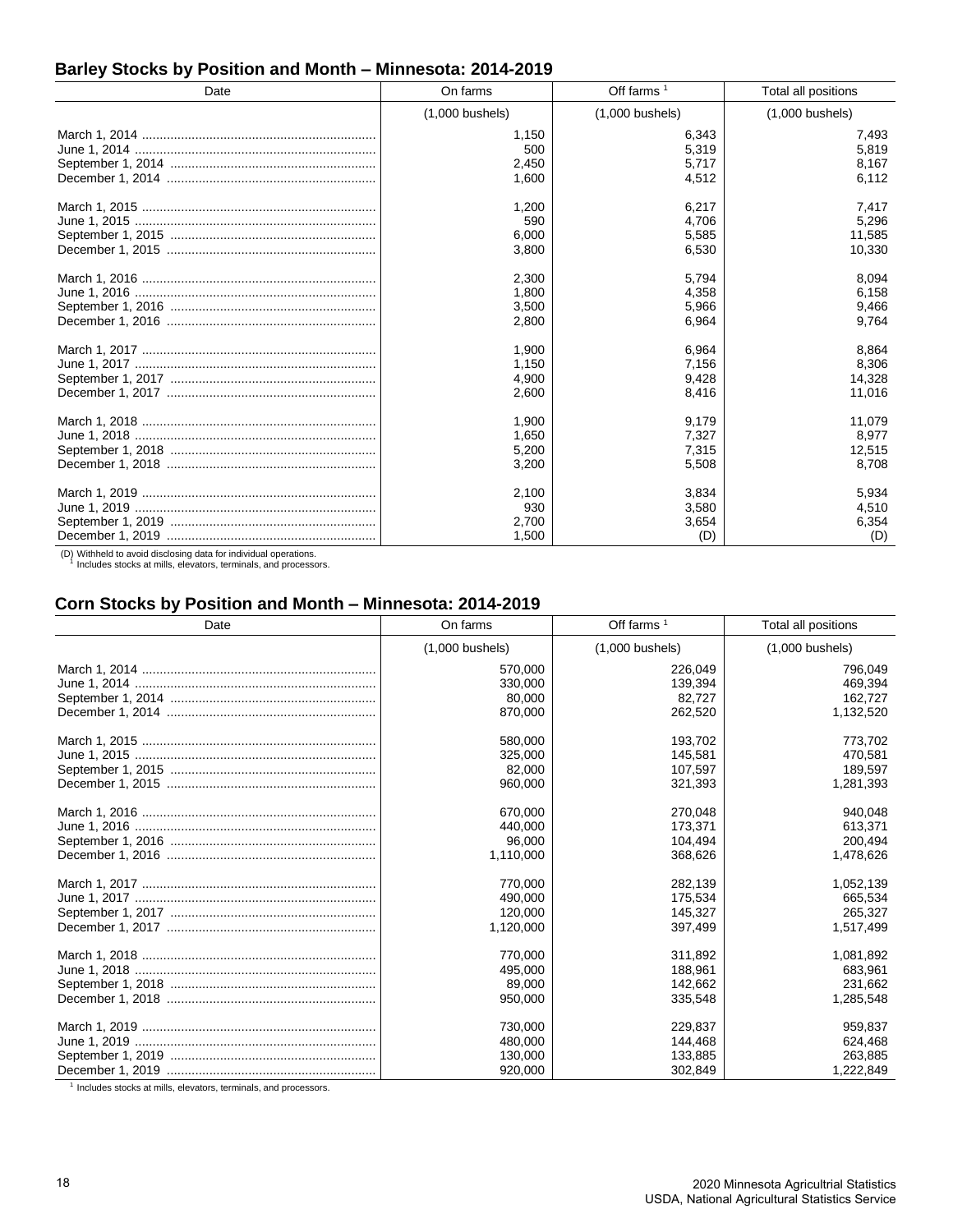## Hay Stocks by Position and Month - Minnesota: 2014-2019

| Date | On farms       |
|------|----------------|
|      | $(1,000$ tons) |
|      | 440<br>3.050   |
|      | 720<br>3.150   |
|      | 770.<br>3.200  |
|      | 860<br>2.590   |
|      | 560<br>2.040   |
|      | 280<br>1.690   |

# Oat Stocks by Position and Month - Minnesota: 2014-2019

| Date | On farms          | Off farms $1$     | Total all positions |
|------|-------------------|-------------------|---------------------|
|      | $(1,000$ bushels) | $(1,000$ bushels) | $(1,000$ bushels)   |
|      | 2,600             | 3,900             | 6,500               |
|      | 1,300             | 5,862             | 7,162               |
|      | 3,500             | 8,632             | 12,132              |
|      | 3,000             | 13,324            | 16,324              |
|      | 2,400             | 13,646            | 16,046              |
|      | 1.700             | 13.730            | 15,430              |
|      | 6,600             | 14,959            | 21,559              |
|      | 5.800             | 18,056            | 23,856              |
|      | 4,600             | 21,823            | 26.423              |
|      | 3,200             | 16,289            | 19,489              |
|      | 6.100             | 16,001            | 22,101              |
|      | 5,500             | 19.901            | 25,401              |
|      | 3,100             | 16,024            | 19,124              |
|      | 2,000             | 14,979            | 16,979              |
|      | 4,900             | 12,553            | 17,453              |
|      | 3,800             | (D)               | (D)                 |
|      | 2,900             | (D)               | (D)                 |
|      | 1,500             | 10,180            | 11,680              |
|      | 4,200             | (D)               | (D)                 |
|      | 3,200             | (D)               | (D)                 |
|      | 2,100             | (D)               | (D)                 |
|      | 1,450             | (D)               | (D)                 |
|      | 4,500             | (D)               | (D)                 |
|      | 3,600             | (D)               | (D)                 |

(D) Withheld to avoid disclosing data for individual operations.<br><sup>1</sup> Includes stocks at mills, elevators, terminals, and processors.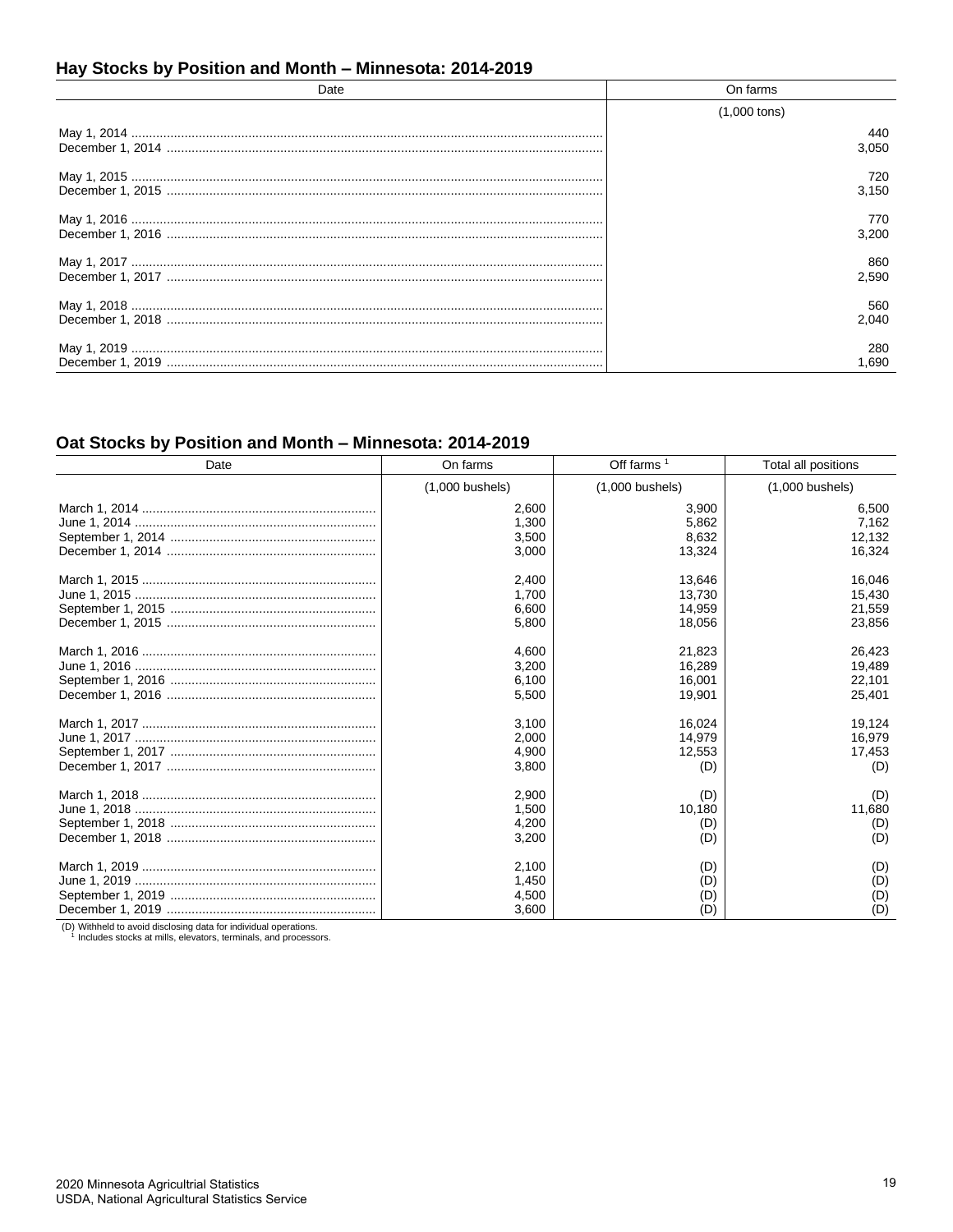## Potatoes, Fall Stocks by Month - Minnesota: 2016-2020

| Date | <b>Stocks</b>         |
|------|-----------------------|
|      | $(1,000 \text{ cwt})$ |
|      | 4,700                 |
|      | 1.400                 |
|      | 5,500<br>3.200        |
|      | 7,200                 |
|      | 3.900                 |
|      | 6,700                 |
|      | 4.200                 |
|      | 7.100                 |
|      | 5.000                 |

# Soybean Stocks by Position and Month - Minnesota: 2014-2019

| Date | On farms          | Off farms $1$     | Total all positions |
|------|-------------------|-------------------|---------------------|
|      | $(1,000$ bushels) | $(1,000$ bushels) | $(1,000$ bushels)   |
|      | 59,000            | 50,142            | 109,142             |
|      | 12,500            | 26.073            | 38,573              |
|      | 3,300             | 7,043             | 10,343              |
|      | 125,000           | 95,865            | 220,865             |
|      | 72,000            | 50,183            | 122,183             |
|      | 29,000            | 26.033            | 55,033              |
|      | 6,300             | 10,905            | 17,205              |
|      | 145,000           | 121,366           | 266,366             |
|      | 99,000            | 66,493            | 165,493             |
|      | 48,000            | 53,942            | 101,942             |
|      | 3,700             | 13,492            | 17,192              |
|      | 140,000           | 135,249           | 275,249             |
|      | 93,000            | 87,332            | 180,332             |
|      | 52,000            | 55,947            | 107,947             |
|      | 13.500            | 19.294            | 32,794              |
|      | 170,000           | 138.794           | 308,794             |
|      | 115,000           | 103,481           | 218,481             |
|      | 56,000            | 73,016            | 129,016             |
|      | 15,500            | 26,401            | 41,901              |
|      | 200.000           | 139,133           | 339,133             |
|      | 165,000           | 105,279           | 270,279             |
|      | 99,000            | 82,956            | 181,956             |
|      | 36,000            | 57,455            | 93,455              |
|      | 165,000           | 128,560           | 293,560             |

<sup>1</sup> Includes stocks at mills, elevators, terminals, and processors.